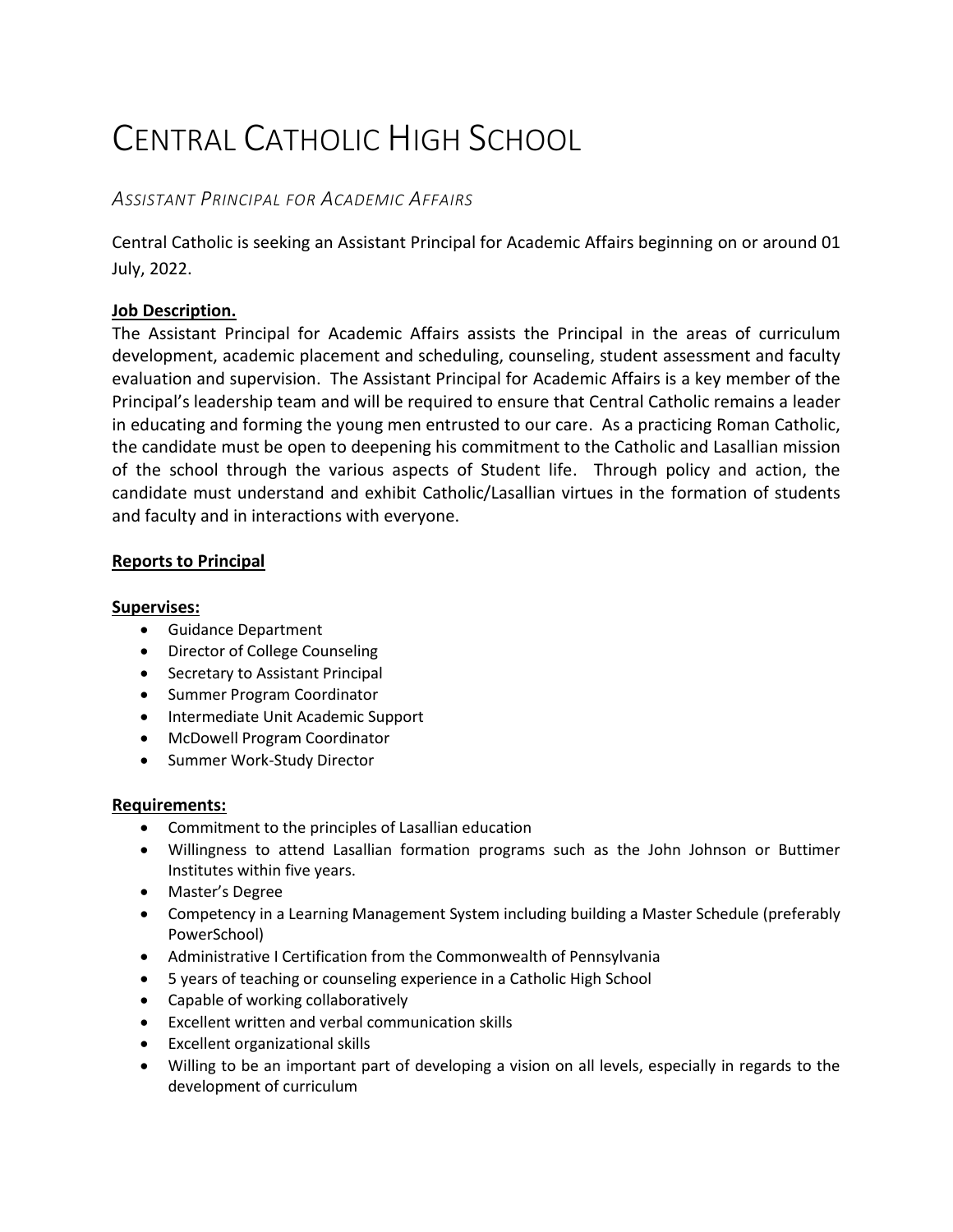# **Essential Job Functions**

#### *Academics*

- *Works with the Principal in providing academic leadership for the faculty, the students, the parents and the larger Central Catholic community.*
- *Serves as the Internal Coordinator for the Middle States Accreditation and as the chair of the Middle States Planning Team and coordinates the work of the Performance Objective committees. As internal coordinator ensures that required interim reports are accurate and submitted on time.*
- *Assists the Principal in the supervision of instruction through a program of class visitations and teacher consultations.*
- *Assists the Principal in the development of the program of studies. Participates in a continuing study of the curriculum in conjunction with the Academic Council and the Department Chairs.*
- *Oversees all Summer academic and enrichment programs as well as enrichment programs that occur during the school year.*
- *Solicits and coordinates guest speakers and seminar sessions for students across academic areas.*
- *Supervises the AP program and coordinates all standardized testing with the Guidance Department. Coordinates with the Director of Admissions the course placement of all new students.*
- *Approves all scheduling changes for students.*
- *Coordinates the dual enrollment programs with consenting universities.*

#### *Counseling*

- *Supervises the College Counseling Director and ensures there is a comprehensive program of college counseling curricula over the four years of high school. Responsible for the flow of information to the College Counseling Office for accurate recording of academic transcripts.*
- *Supervises the Guidance Department to ensure a comprehensive academic Guidance program is in place and functioning. Conducts an annual evaluation of the counselors and the Guidance program.*
- *Oversees the development and administration of the academic support plans that are developed in the guidance department.*

#### *Administrative*

- *Participates on the Leadership Team and attends all meetings.*
- *Attends after school and evening academic and extracurricular functions to show administrative support of the programs.*
- *Shares in the evening and weekend moderating responsibilities of administrators.*
- *Supervises grade reporting to students and families and constructs the Honor Roll, Failure Lists, Class Ranks and Academic Eligibility Lists.*
- *Is responsible for the master schedule.*
- *Determines final teaching and proctoring assignments of the faculty, supervises faculty proctoring, and assigns substitute teachers and proctors for absent faculty members.*
- *Is responsible for the annual publication of the Course Catalog.*
- *Plans for and executes the Honors Convocation and Commencement exercises.*
- *Supervises the scheduling of semester and final examinations.*
- *Takes on other duties as assigned by the Principal.*